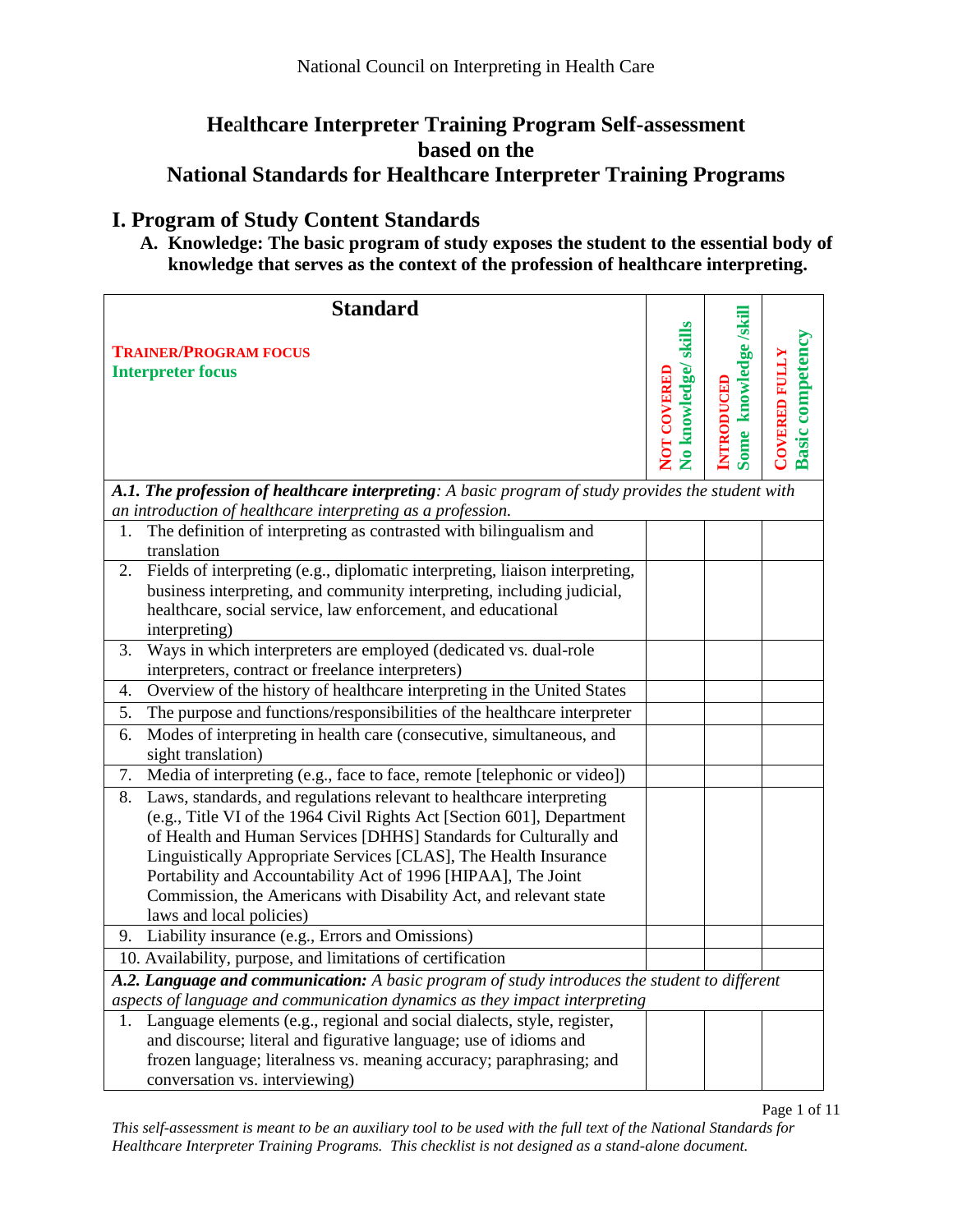| <b>Standard</b>                                                                                                                                                                                                                       |                                        |                                   |                                                 |
|---------------------------------------------------------------------------------------------------------------------------------------------------------------------------------------------------------------------------------------|----------------------------------------|-----------------------------------|-------------------------------------------------|
| <b>TRAINER/PROGRAM FOCUS</b><br><b>Interpreter focus</b>                                                                                                                                                                              | skills<br>No knowledge/<br>NOT COVERED | Some knowledge/skil<br>INTRODUCED | <b>Basic competency</b><br><b>COVERED FULLY</b> |
| Communication elements (e.g., power dynamics; negotiation of<br>2.<br>meaning)                                                                                                                                                        |                                        |                                   |                                                 |
| Cultural elements of language (e.g. forms of address; politeness<br>3.<br>markers; turn-taking and interruptions; body language)                                                                                                      |                                        |                                   |                                                 |
| A.3. Ethical principles and standards of practice: A basic program of study introduces the student to<br>ethics in the healthcare profession as well as the ethical principles and standards of professional<br>interpreter practice. |                                        |                                   |                                                 |
| 1. The general concept of ethics and its application to interpreting in<br>health care                                                                                                                                                |                                        |                                   |                                                 |
| 2. Ethical principles and standards of practice consistent with the<br>National Code of Ethics and National Standards of Practice for<br>Interpreters in Health Care                                                                  |                                        |                                   |                                                 |
| 3. Self-care (including physical safety and emotional well-being and<br>preparing for high-stress situations)                                                                                                                         |                                        |                                   |                                                 |
| A.4 Health system: A basic program of study introduces the student to the key concepts, beliefs, and<br>common terms relevant to the U.S. healthcare system.                                                                          |                                        |                                   |                                                 |
| Overview of the U.S. healthcare system (e.g., venues, insurance,<br>1.<br>primary and specialty care, types of hospital services, categories of<br>healthcare workers, legal concepts and terms)                                      |                                        |                                   |                                                 |
| Concepts and relevant terminology in biomedicine (e.g., anatomy and<br>2.<br>physiology, symptoms, common diseases, diagnostic procedures,<br>common medications, treatments, and apparatus)                                          |                                        |                                   |                                                 |
| Overview of common healthcare interview routines and medical<br>3.<br>decision-making (e.g., the medical interview, the process of diagnosis,<br>referral process, and physical exam)                                                 |                                        |                                   |                                                 |
| A.5 Culture: A basic program of study introduces the student to culture and its impact on health and<br>health care.                                                                                                                  |                                        |                                   |                                                 |
| 1. Overview of culture: what it is and how it impacts health / health care.                                                                                                                                                           |                                        |                                   |                                                 |
| 2. Concepts and relevant terminology from the patient's perspective (e.g.,<br>understanding of the human body and its functioning, descriptions of<br>symptoms, common diseases and treatments, expectations around                   |                                        |                                   |                                                 |
| insurance, origins of illness, complementary and alternative medicine)<br>3. The culture of biomedicine (e.g., the biomedical view of origins of<br>illness, doctor- patient relationships, hierarchies, and decision-making)         |                                        |                                   |                                                 |
| 4. Cultural awareness and sensitivity                                                                                                                                                                                                 |                                        |                                   |                                                 |
| A.6 Resources: A basic program of study introduces the student to where to                                                                                                                                                            |                                        |                                   |                                                 |
| find and how to manage resources for further study for both knowledge and<br>skill areas.                                                                                                                                             |                                        |                                   |                                                 |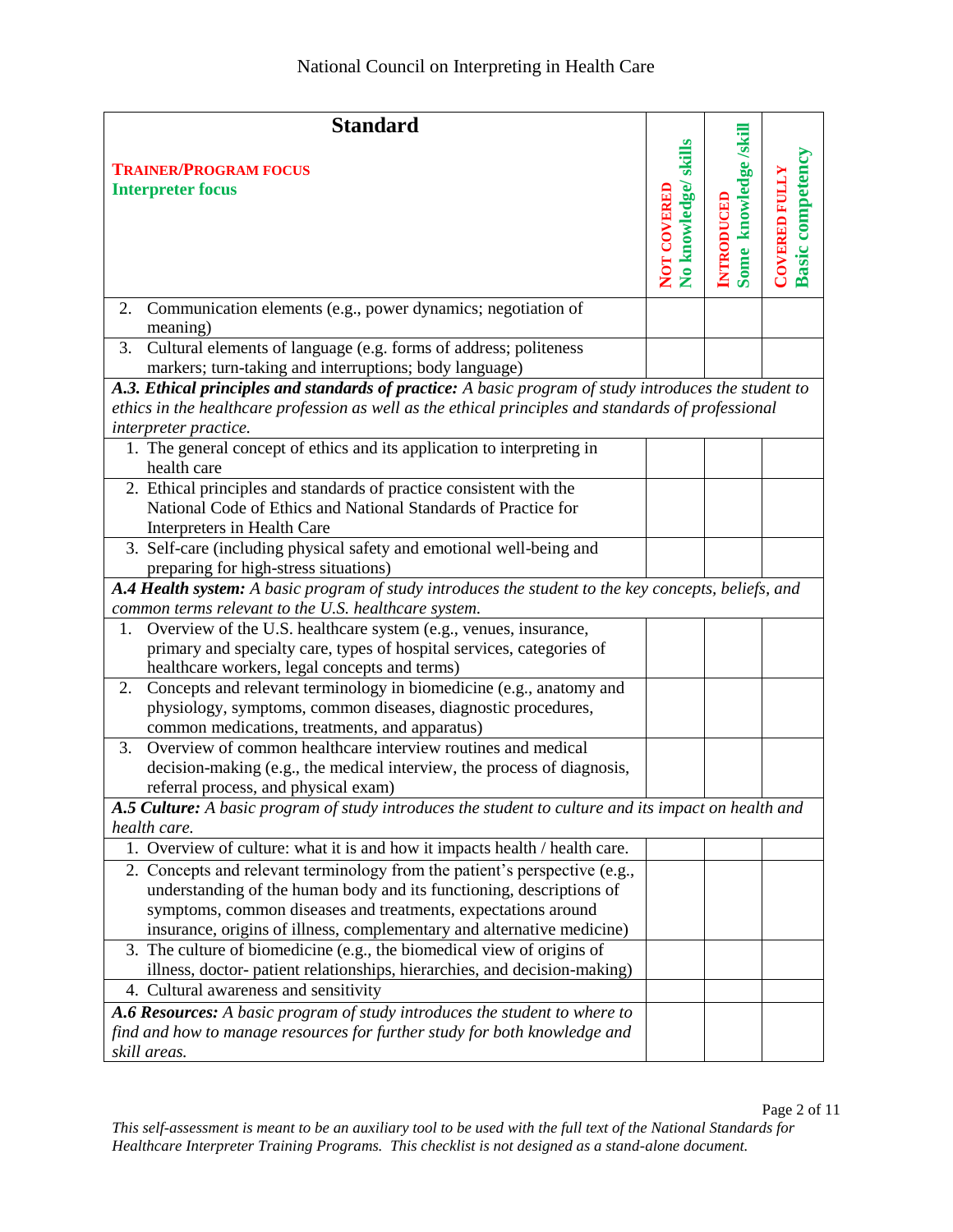#### **B. Interpreting Skills: A basic program of study provides the student with models of and opportunities for practice in the foundational skills of healthcare interpreting.**

| <b>Standard</b>                                                                                                                                                                                                                                           |                                                      |                                            |                                                 |
|-----------------------------------------------------------------------------------------------------------------------------------------------------------------------------------------------------------------------------------------------------------|------------------------------------------------------|--------------------------------------------|-------------------------------------------------|
| <b>TRAINER/PROGRAM FOCUS</b><br><b>Interpreter focus</b>                                                                                                                                                                                                  | <b>skills</b><br>No knowledge/<br><b>NOT COVERED</b> | Some knowledge /skill<br><b>INTRODUCED</b> | <b>Basic competency</b><br><b>COVERED FULLY</b> |
| <b>B.1 Message conversion:</b> A basic program of study gives the student opportunities to practice<br>converting messages accurately and completely from a source language to a target language and<br>includes the following components.                |                                                      |                                            |                                                 |
| 1. Active listening                                                                                                                                                                                                                                       |                                                      |                                            |                                                 |
| 2. Message (discourse) analysis                                                                                                                                                                                                                           |                                                      |                                            |                                                 |
| 3. Target language equivalence (e.g. figurative language, expletives,<br>idiomatic speech, colloquialisms)                                                                                                                                                |                                                      |                                            |                                                 |
| 4. Managing regional dialects                                                                                                                                                                                                                             |                                                      |                                            |                                                 |
| 5. Maintaining / changing register                                                                                                                                                                                                                        |                                                      |                                            |                                                 |
| 6. Memory skills (e.g., chunking, prediction, visualization, note-taking)                                                                                                                                                                                 |                                                      |                                            |                                                 |
| 7. Self-monitoring and self-assessment                                                                                                                                                                                                                    |                                                      |                                            |                                                 |
| B.2 Modes of interpreting: A basic program of study demonstrates and gives the student practice in the<br>various modes of interpreting. It focuses on developing consecutive interpreting skills as the default<br>mode used in healthcare interpreting. |                                                      |                                            |                                                 |
| 1. Consecutive                                                                                                                                                                                                                                            |                                                      |                                            |                                                 |
| 2. Simultaneous (exposure to)                                                                                                                                                                                                                             |                                                      |                                            |                                                 |
| 3. Sight translation                                                                                                                                                                                                                                      |                                                      |                                            |                                                 |
| B.3 Interpreting Protocols: A basic program of study demonstrates and gives the student practice in<br>interpreting protocols based on understanding the rationale for these protocols and their appropriate<br>use.                                      |                                                      |                                            |                                                 |
| 1. Introducing and explaining the role of the interpreter                                                                                                                                                                                                 |                                                      |                                            |                                                 |
| 2. Use of the first person                                                                                                                                                                                                                                |                                                      |                                            |                                                 |
| 3. Positioning, including the dynamics of different positions                                                                                                                                                                                             |                                                      |                                            |                                                 |
| 4. Conducting a pre-session or session introduction and post-session                                                                                                                                                                                      |                                                      |                                            |                                                 |
| 5. Intervention techniques (e.g. speaking as the interpreter in the third<br>person and maintaining transparency)                                                                                                                                         |                                                      |                                            |                                                 |
| 6. Managing the flow of communication                                                                                                                                                                                                                     |                                                      |                                            |                                                 |
| 7. Monitoring comprehension among listeners                                                                                                                                                                                                               |                                                      |                                            |                                                 |
| 8. Interpreting for groups (e.g., team and family conferences, and teaching<br>sessions)                                                                                                                                                                  |                                                      |                                            |                                                 |
| Interpersonal skills (e.g., how to work with healthcare professionals;<br>9.<br>dealing with disrespectful providers or difficult patients; de-escalating<br>conflict)                                                                                    |                                                      |                                            |                                                 |

Page 3 of 11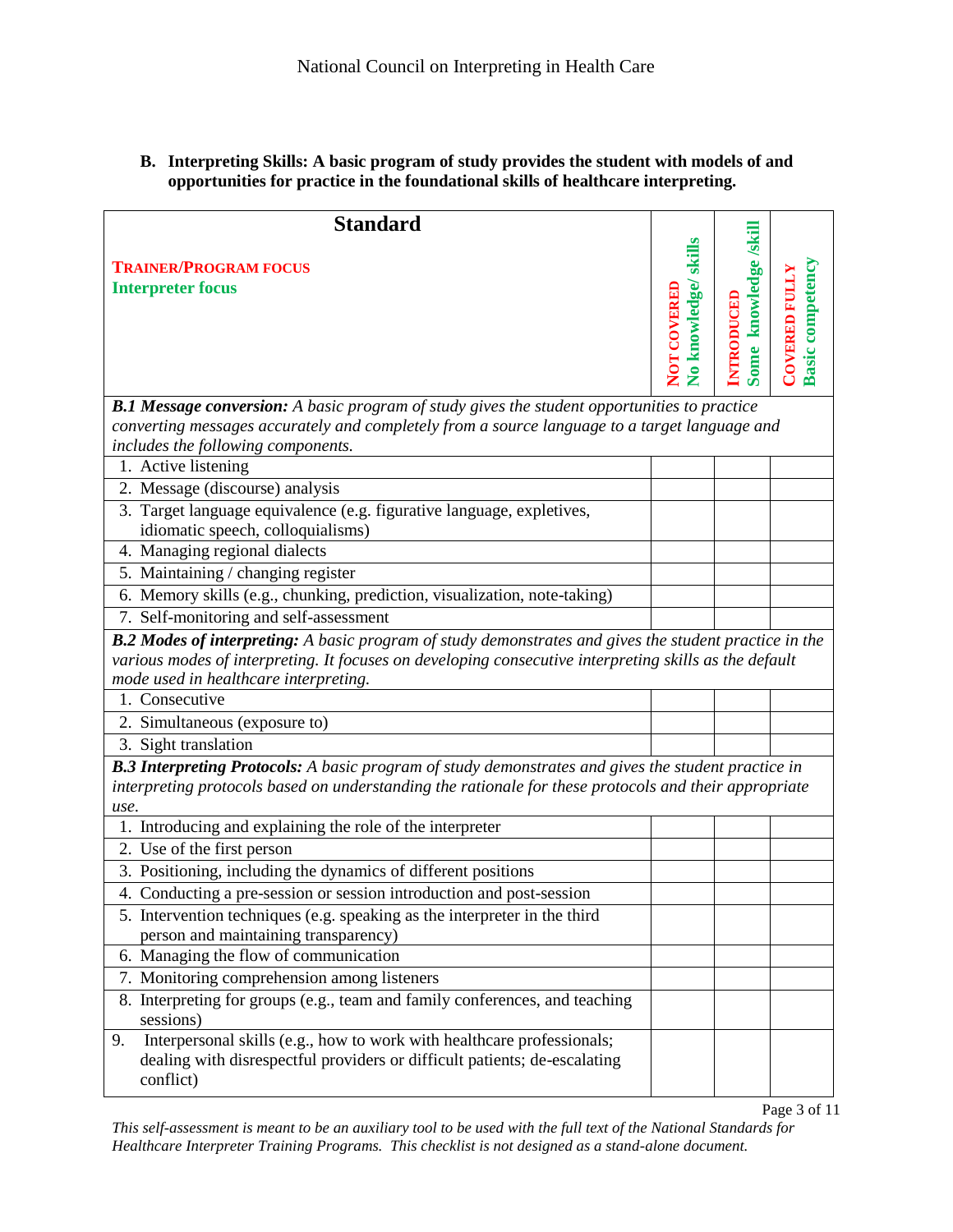| <b>Standard</b>                                                                                                                                    |                                               |                                            |                                                 |
|----------------------------------------------------------------------------------------------------------------------------------------------------|-----------------------------------------------|--------------------------------------------|-------------------------------------------------|
| <b>TRAINER/PROGRAM FOCUS</b><br><b>Interpreter focus</b>                                                                                           | skills<br>No knowledge/<br><b>NOT COVERED</b> | Some knowledge /skill<br><b>INTRODUCED</b> | <b>Basic competency</b><br><b>COVERED FULLY</b> |
|                                                                                                                                                    |                                               |                                            |                                                 |
| <b>B.4 Cultural brokering:</b> A basic program of study demonstrates and gives the student opportunities to                                        |                                               |                                            |                                                 |
| develop skills for mediating cultural differences.                                                                                                 |                                               |                                            |                                                 |
| 1. Recognition and management of cultural misunderstandings                                                                                        |                                               |                                            |                                                 |
| 2. Ability to recognize the interpreter's own cultural biases and maintain                                                                         |                                               |                                            |                                                 |
| objectivity in the interpreting encounter.                                                                                                         |                                               |                                            |                                                 |
| B.5 Decision-making: A basic program of study gives the student opportunities to explore ethical and<br>other professional dilemmas and situations |                                               |                                            |                                                 |
| 1. Ethical decision-making - Ability to think through an ethical dilemma                                                                           |                                               |                                            |                                                 |
| and make an informed choice based on the National Code of Ethics for                                                                               |                                               |                                            |                                                 |
| Interpreters in Health Care.                                                                                                                       |                                               |                                            |                                                 |
| 2. Critical thinking – The ability to think through a situation and make an                                                                        |                                               |                                            |                                                 |
| informed choice about the best course of action to take and to justify this                                                                        |                                               |                                            |                                                 |
| action.                                                                                                                                            |                                               |                                            |                                                 |
| B.6 Translation in the interpreting context: A basic program of study teaches the student basic skills                                             |                                               |                                            |                                                 |
| in on-the-spot translation and transcription of simple oral and written instructions.                                                              |                                               |                                            |                                                 |
| 1. Ability to decide when on-the-spot translation or transcription is                                                                              |                                               |                                            |                                                 |
| appropriate.                                                                                                                                       |                                               |                                            |                                                 |
| 2. Ability to respond to requests for translations/transcriptions ethically and                                                                    |                                               |                                            |                                                 |
| professionally                                                                                                                                     |                                               |                                            |                                                 |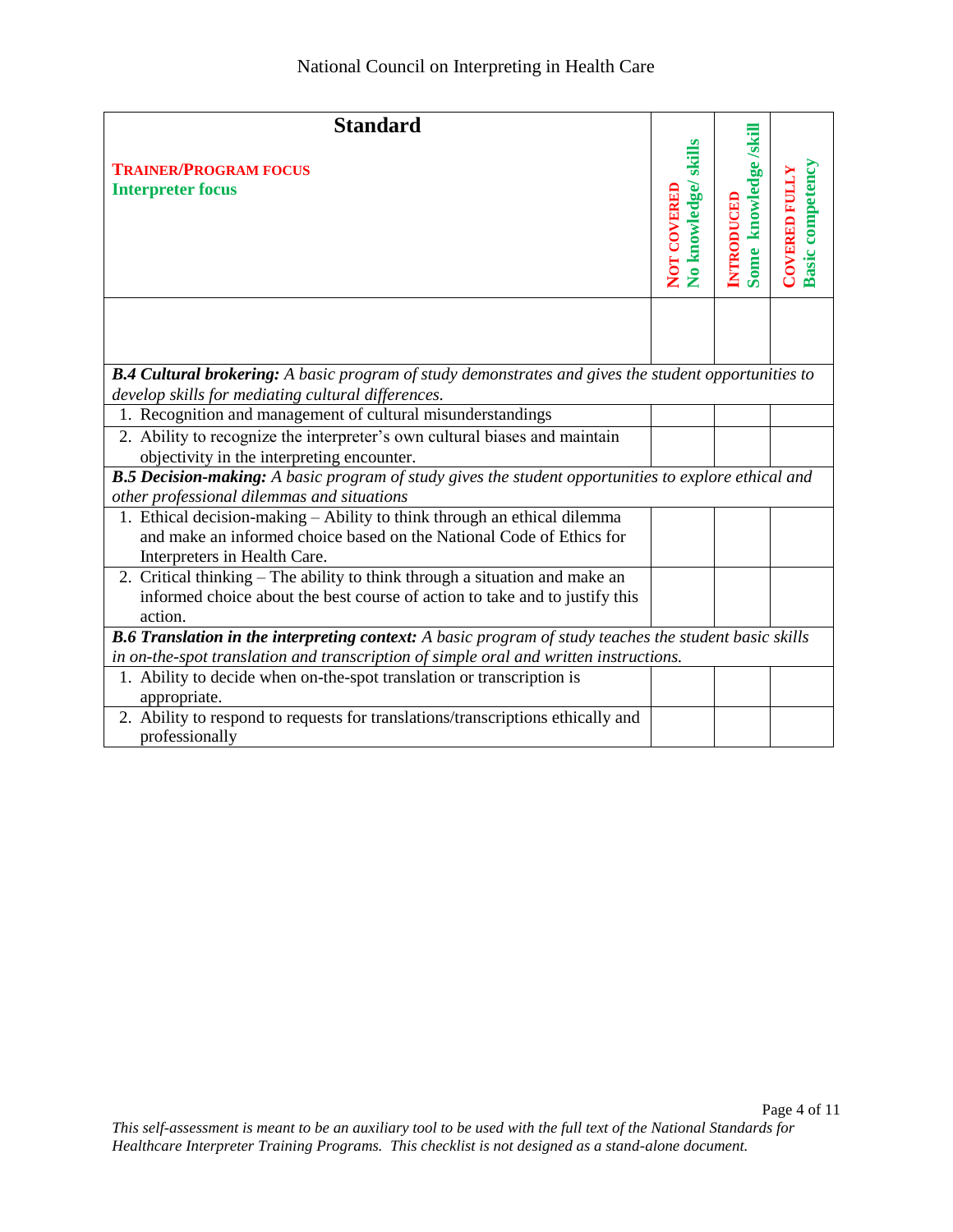# **II. Instructional Methods Standards**

| <b>Standard</b>                                                                                                                                                                                                                                                                                                                                                                                                          |                    |                   |                      |
|--------------------------------------------------------------------------------------------------------------------------------------------------------------------------------------------------------------------------------------------------------------------------------------------------------------------------------------------------------------------------------------------------------------------------|--------------------|-------------------|----------------------|
| <b>TRAINER/PROGRAM FOCUS</b>                                                                                                                                                                                                                                                                                                                                                                                             | <b>NOT COVERED</b> | <b>INTRODUCED</b> | <b>COVERED FULLY</b> |
| A. Interactive methods: Instruction is based on interactive techniques that<br>engage students in ways that challenge them to internalize the content and                                                                                                                                                                                                                                                                |                    |                   |                      |
| develop the skills required of an interpreter.<br>B. Guided practice: Instruction includes a significant proportion of time                                                                                                                                                                                                                                                                                              |                    |                   |                      |
| dedicated to guided practice, provides students with directed feedback and<br>monitors their skill development (especially in message conversion).                                                                                                                                                                                                                                                                       |                    |                   |                      |
| C. Student learning needs: Instructional methods accommodate different<br>learning styles and the knowledge and skills students bring with them.                                                                                                                                                                                                                                                                         |                    |                   |                      |
| D. Varied teaching methods: A variety of appropriate teaching methods are used, including the<br>following:                                                                                                                                                                                                                                                                                                              |                    |                   |                      |
| <b>D1. Presentation methods Examples:</b>                                                                                                                                                                                                                                                                                                                                                                                |                    |                   |                      |
| a. Lectures using visual aids and opportunities for interaction<br>b. Readings, references, and links to resources<br>c. Guest presenters, such as practitioners and working interpreters<br>d. Student presentations<br>e. Instructor modeling of effective practice<br>f. Video, film, and vignettes to demonstrate real practice.<br>g. Storytelling providing real world situations                                  |                    |                   |                      |
| D2. Skill building exercises (for conversion accuracy)                                                                                                                                                                                                                                                                                                                                                                   |                    |                   |                      |
| Examples<br>a. Parroting in the same language (for close listening)<br>b. Paraphrasing (in the same language)<br>c. Message analysis exercises (based on the source utterance)<br>d. Message conversion exercises (unidirectional and bidirectional<br>consecutive interpreting)<br>e. Error analysis<br>f. Prediction skills<br>g. Memory exercises<br>h. Note-taking exercises<br>Terminology building exercises<br>1. |                    |                   |                      |
| D3. Guided practice of consecutive dialogue interpreting<br>Examples<br>a. Behavior rehearsal through<br>b. Simulations with invited practitioners or standardized patients<br>c. Supervised practicum (also referred to as internship)<br>d. Video/audio self-recording (pairs and/or individuals) and review                                                                                                           |                    |                   |                      |

Page 5 of 11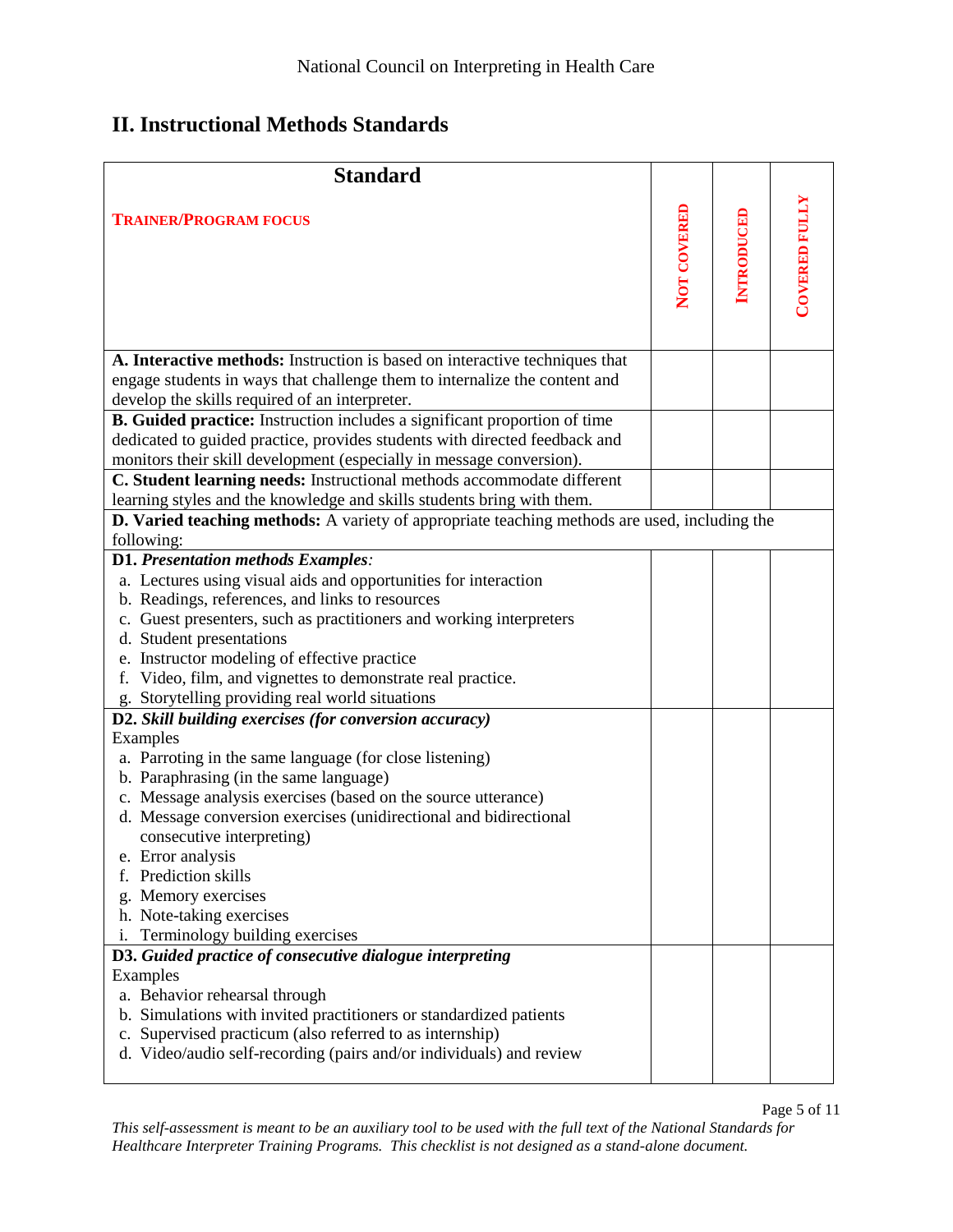| <b>Standard</b>                                                              |                    |                   |                      |
|------------------------------------------------------------------------------|--------------------|-------------------|----------------------|
| <b>TRAINER/PROGRAM FOCUS</b>                                                 | <b>NOT COVERED</b> | <b>INTRODUCED</b> | <b>COVERED FULLY</b> |
| D4. Critical thinking analysis for decision-making                           |                    |                   |                      |
| Examples                                                                     |                    |                   |                      |
| a. Case studies                                                              |                    |                   |                      |
| b. Application of code of ethics to ethical dilemmas/scenarios               |                    |                   |                      |
| c. Guided discussions                                                        |                    |                   |                      |
| d. Sharing of experiences brought by students                                |                    |                   |                      |
| <b>D5. Structured feedback</b>                                               |                    |                   |                      |
| Examples                                                                     |                    |                   |                      |
| a. Instructor to trainee: in class or practicum<br>b. Peer to peer           |                    |                   |                      |
| c. Self-evaluation (self-reflective evaluation process, journaling, or audio |                    |                   |                      |
| recording with transcription and error analysis)                             |                    |                   |                      |
| d. Coaching (in-person or remotely) both by the instructor and an            |                    |                   |                      |
| interpreting coach who speaks the students' language pairs.                  |                    |                   |                      |
| e. Back interpreting or use of a language coach for languages for which      |                    |                   |                      |
| there is no interpreting coach                                               |                    |                   |                      |
| f. Formative and final assessment                                            |                    |                   |                      |
| D6. Self-directed study                                                      |                    |                   |                      |
| Examples                                                                     |                    |                   |                      |
| a. Development of personal glossaries                                        |                    |                   |                      |
| b. Language conversion practice                                              |                    |                   |                      |
| c. Homework assignments                                                      |                    |                   |                      |
| report on self critique of performance<br>i.                                 |                    |                   |                      |
| ii. observational reports                                                    |                    |                   |                      |
| D7. Observation followed by discussion                                       |                    |                   |                      |
| Examples                                                                     |                    |                   |                      |
| a. Videos                                                                    |                    |                   |                      |
| b. Audio recordings<br>c. Shadowing                                          |                    |                   |                      |
| d. Field trips, such as a visit to a hospital                                |                    |                   |                      |
| <b>D8. Practicum</b>                                                         |                    |                   |                      |
| a. A supervised practicum is highly recommended to be an integral part of    |                    |                   |                      |
| the program of study. The experience will provide the student with the       |                    |                   |                      |
| opportunity to observe working interpreters, be observed, and receive        |                    |                   |                      |
| feedback from a supervisor/mentor while carrying out professional            |                    |                   |                      |
| responsibilities under appropriate supervision.                              |                    |                   |                      |
| b. To ensure that academic concepts continue to be applied, the practicum    |                    |                   |                      |
| will be completed shortly after completing the training program. The         |                    |                   |                      |
| time frame for completing a practicum may be longer for speakers of          |                    |                   |                      |
| languages of lesser diffusion.                                               |                    |                   |                      |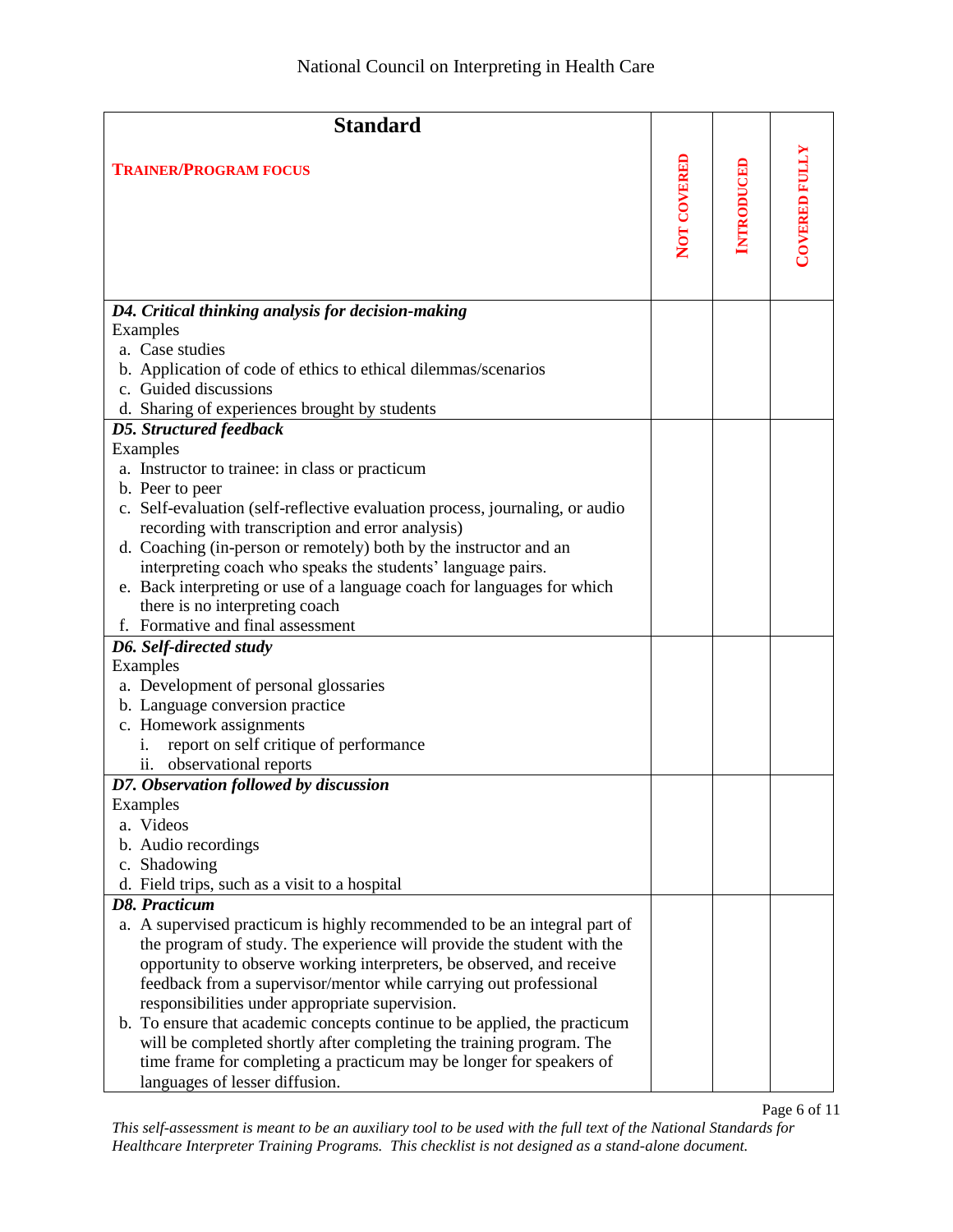| <b>Standard</b>                                                                                                                                                            |            |                |                           |
|----------------------------------------------------------------------------------------------------------------------------------------------------------------------------|------------|----------------|---------------------------|
| <b>TRAINER/PROGRAM FOCUS</b>                                                                                                                                               | RED<br>NOT | E<br>Ξ<br>INTR | Ę<br>VERED<br>$\tilde{S}$ |
| c. The practicum will be conducted in settings where principles learned in<br>the program of study and appropriate to the learning needs of the student<br>can be applied. |            |                |                           |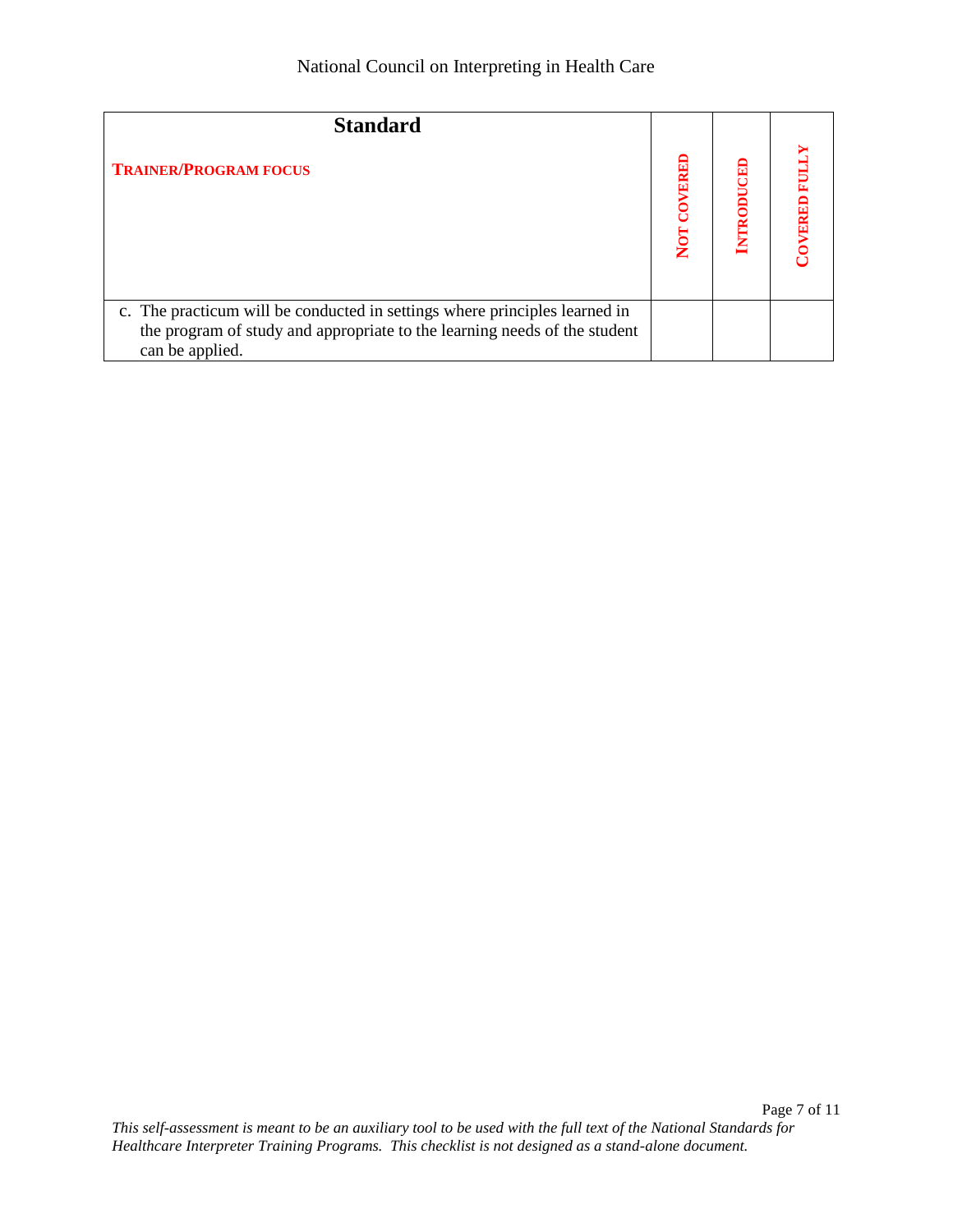## **III. Programmatic Standards**

### **A. Operational Policies: Programs operate in an open and transparent manner.**

| <b>Standard</b>                                                                                                                                                                             |             |                   |                      |
|---------------------------------------------------------------------------------------------------------------------------------------------------------------------------------------------|-------------|-------------------|----------------------|
| <b>TRAINER/PROGRAM FOCUS</b>                                                                                                                                                                | NOT COVERED | <b>INTRODUCED</b> | <b>COVERED FULLY</b> |
| A1. A program's descriptions, publications, announcements, and advertising accurately reflect the                                                                                           |             |                   |                      |
| program of study offered, including information on the following:                                                                                                                           |             |                   |                      |
| a. Application process                                                                                                                                                                      |             |                   |                      |
| b. Admission requirements and methods of assessment                                                                                                                                         |             |                   |                      |
| c. Training or course syllabi                                                                                                                                                               |             |                   |                      |
| d. Criteria for successful completion and methods of assessment                                                                                                                             |             |                   |                      |
| e. Type of certificate or other credential provided                                                                                                                                         |             |                   |                      |
| Tuition and fees<br>f.                                                                                                                                                                      |             |                   |                      |
| g. Withdrawal and refund policies                                                                                                                                                           |             |                   |                      |
| h. Other policies covering such areas as retakes of the final assessment, and<br>test-out options for specific content areas                                                                |             |                   |                      |
| i. Instructor/teaching team qualifications                                                                                                                                                  |             |                   |                      |
| Organizational affiliation<br>j.                                                                                                                                                            |             |                   |                      |
| A2. A program provides opportunities for prospective students to find out<br>about the program through direct communication (e.g., orientation sessions<br>and pre-program communications). |             |                   |                      |
| A3. A program maintains records that are accessible to students for a minimum period of three years,<br>including the following:                                                            |             |                   |                      |
| a. Attendance and enrollment status                                                                                                                                                         |             |                   |                      |
| b. Grades and assessments                                                                                                                                                                   |             |                   |                      |
| c. Type of certificate or credential received.                                                                                                                                              |             |                   |                      |
| A4. A program has an ongoing system for evaluating the effectiveness of its                                                                                                                 |             |                   |                      |
| program of study and making improvements based on the evaluation results                                                                                                                    |             |                   |                      |
| (e.g., assessment results, student feedback, teaching team debriefs, and                                                                                                                    |             |                   |                      |
| feedback from employers of the program's "graduates").                                                                                                                                      |             |                   |                      |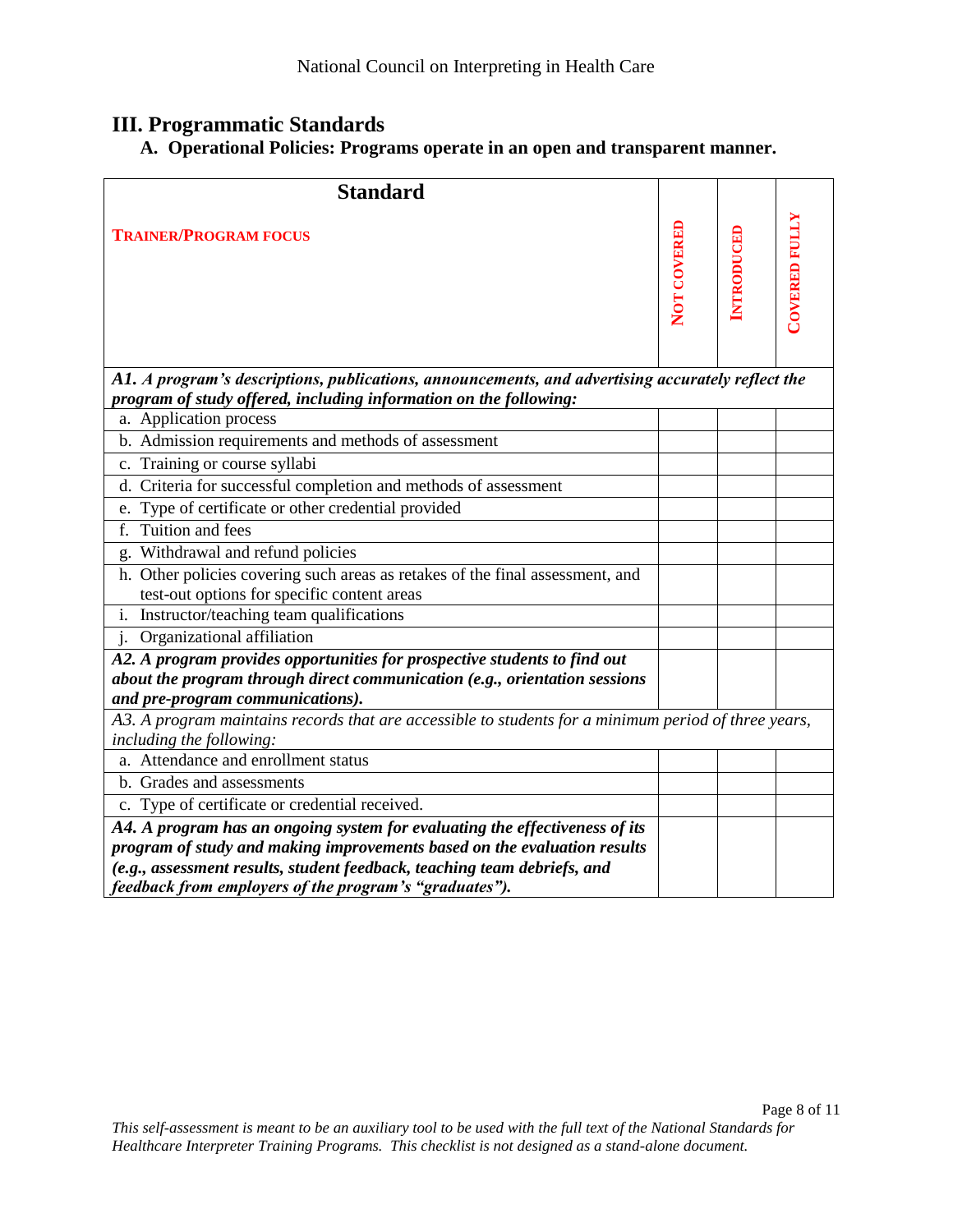### **B. Program Design: Programs have an explicit and documented course of study.**

| <b>Standard</b>                                                                                                                                                                                                                                                                    |                    |            |                      |
|------------------------------------------------------------------------------------------------------------------------------------------------------------------------------------------------------------------------------------------------------------------------------------|--------------------|------------|----------------------|
| <b>TRAINER/PROGRAM FOCUS</b>                                                                                                                                                                                                                                                       | <b>NOT COVERED</b> | INTRODUCED | <b>COVERED FULLY</b> |
| <b>B1.</b> The program design:                                                                                                                                                                                                                                                     |                    |            |                      |
| a. identifies the goals and learning objectives that the program of study<br>covers, consistent with the knowledge and skills outlined in "Section II<br>Program Content Standards," and the National Code of Ethics and<br>Standards of Practice for Interpreters in Health Care; |                    |            |                      |
| b. provides a scope and sequence of instruction that will meet the program's<br>goals and learning objects;                                                                                                                                                                        |                    |            |                      |
| c. integrates background knowledge, theory, skill development, and<br>assessment;                                                                                                                                                                                                  |                    |            |                      |
| d. provides a student-to-teacher ratio that will facilitate the achievement of<br>the stated program goals and learning objectives;                                                                                                                                                |                    |            |                      |
| e. provides students with ready access to course materials; and                                                                                                                                                                                                                    |                    |            |                      |
| f. is based on sound pedagogy and research on the acquisition of the required<br>knowledge and skills.                                                                                                                                                                             |                    |            |                      |
| B2. Each course or training in the program of study has a written description that includes:                                                                                                                                                                                       |                    |            |                      |
| a. learning objectives;                                                                                                                                                                                                                                                            |                    |            |                      |
| b. content covered;                                                                                                                                                                                                                                                                |                    |            |                      |
| c. instructional methods used;                                                                                                                                                                                                                                                     |                    |            |                      |
| d. training materials;                                                                                                                                                                                                                                                             |                    |            |                      |
| e. expectations of students (e.g., attendance and assignments outside training<br>or course time);                                                                                                                                                                                 |                    |            |                      |
| f.<br>assessment criteria (language proficiency, knowledge, and skills);                                                                                                                                                                                                           |                    |            |                      |
| g. resources for further study for both knowledge and skill areas.                                                                                                                                                                                                                 |                    |            |                      |
| B3. Practice and reference materials are available in the working languages<br>of the students where feasible.                                                                                                                                                                     |                    |            |                      |
| B4. Whenever possible, a program of study includes a practicum/internship. When a practicum is                                                                                                                                                                                     |                    |            |                      |
| provided, it                                                                                                                                                                                                                                                                       |                    |            |                      |
| a. is supervised by qualified personnel;                                                                                                                                                                                                                                           |                    |            |                      |
| b. is scheduled and completed within a timeframe that ensures the transfer of<br>"classroom" learning to application in the field/real world;                                                                                                                                      |                    |            |                      |
| c. is conducted in settings conducive to applying the principles learned<br>through the program of study;                                                                                                                                                                          |                    |            |                      |
| d. is appropriate to each student's learning needs and level of proficiency;                                                                                                                                                                                                       |                    |            |                      |
| e. provides a formal evaluation documented by the practicum supervisor and<br>shared with the student.                                                                                                                                                                             |                    |            |                      |

Page 9 of 11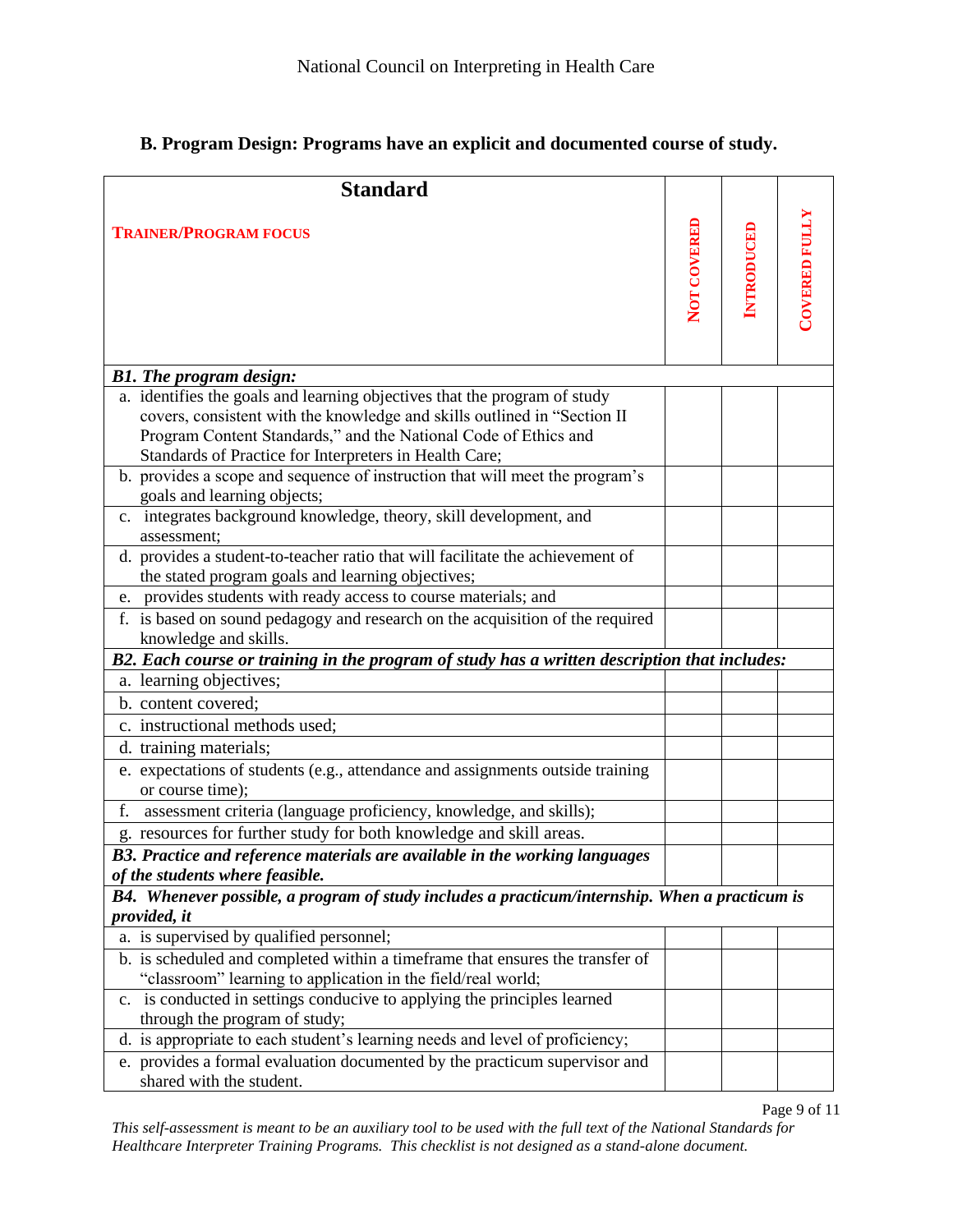**C. Entry Requirements / Screening: Programs screen applicants prior to admission to maximize the likelihood that they will be able to successfully complete the program. Entry requirements include the following:** 

| <b>Standard</b>                                                                                                                                                                                                                                                                 |                    |                   |                     |
|---------------------------------------------------------------------------------------------------------------------------------------------------------------------------------------------------------------------------------------------------------------------------------|--------------------|-------------------|---------------------|
| <b>TRAINER/PROGRAM FOCUS</b>                                                                                                                                                                                                                                                    | <b>NOT COVERED</b> | <b>INTRODUCED</b> | <b>COVERED FULI</b> |
| C1. Students are at least 18 years of age.                                                                                                                                                                                                                                      |                    |                   |                     |
| C2. Students have, at a minimum, a high school diploma, GED, or country-<br>of origin high school equivalent.                                                                                                                                                                   |                    |                   |                     |
| C3. Students demonstrate a level of oral proficiency in their working<br>languages that enables them to develop linguistic conversion skills that<br>maintain the meaning of the message accurately and completely (equivalent<br>to ILR Level 3 or ACTFL scale Advanced High). |                    |                   |                     |
| C4. Students are literate in their working languages, with the exception of<br>those languages in which the written form is not in common use.                                                                                                                                  |                    |                   |                     |
| C5. Students have life experiences in countries and/or cultural communities<br>in which they communicated regularly in their working languages.                                                                                                                                 |                    |                   |                     |

**D. Instructor Qualifications: Individual instructors or teaching teams collectively have the academic and experiential qualifications and professional background needed to meet program goals and objectives.** 

| <b>Standard</b>                                                                                                                                                                                                                          |                    |                   |                    |
|------------------------------------------------------------------------------------------------------------------------------------------------------------------------------------------------------------------------------------------|--------------------|-------------------|--------------------|
| <b>TRAINER/PROGRAM FOCUS</b>                                                                                                                                                                                                             | <b>NOT COVERED</b> | <b>INTRODUCED</b> | <b>JOVERED FUI</b> |
| D1. At least one member of the teaching team, preferably the lead instructor,<br>is an experienced interpreter who is able to bring relevant, real-life examples<br>into the training.                                                   |                    |                   |                    |
| D2. At least one member of the teaching team is competent in adult<br>education techniques, either through study or proven track record, and is<br>able to apply this knowledge to instruction, assessment, and classroom<br>management. |                    |                   |                    |
| D3. All members of the teaching team have the knowledge, skills and<br>attitudes needed to work effectively in cross-cultural settings and to teach to<br>diverse learning and communication styles.                                     |                    |                   | $D_{0.02}$ 10 of 1 |

Page 10 of 11